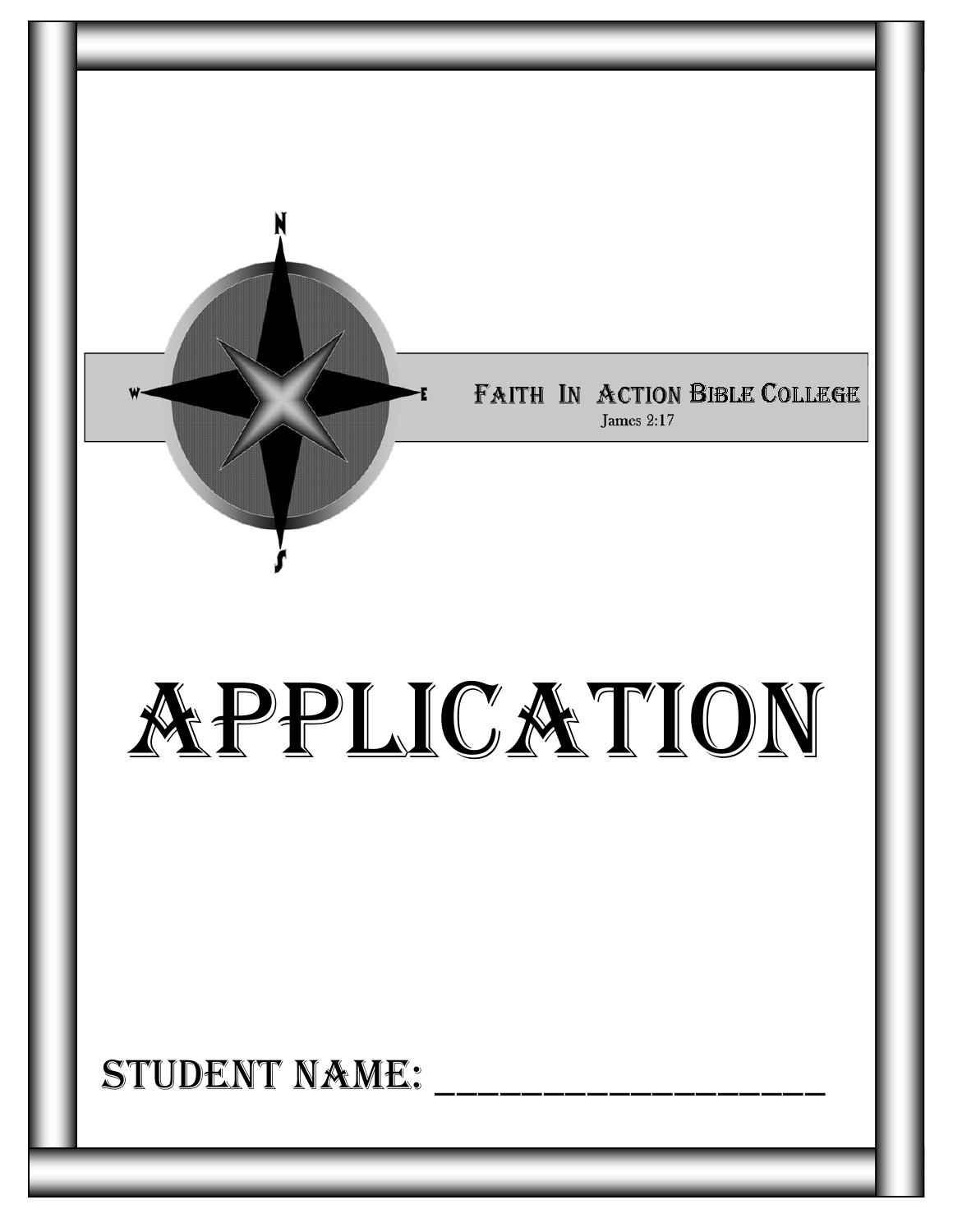# Faith In Action Bible College

### Application

#### **INSTRUCTIONS FOR APPLICATION COMPLETION:**

1. Please TYPE or PRINT LEGIBLY. Answer all questions completely. If a question does not apply, please answer with "not applicable" or "N/A".

2. Request Official Transcript from each college, university or institute of ministry that you have previously attended. *Note: Official sealed transcripts must be mailed directly from the university to the FIABC admissions office.*

3. If college transcripts will not be provided, submit one of the following proofs of high school graduation: Diploma, G. E. D. equivalent. *Note: Proof of high school is not necessary for Certificate only (non-credit) students.*

4. An application fee of \$25.00 to Faith In Action (FIA) with the completed application must be submitted to the FIABC admissions office.

|                                                                                                    |  | 1. PERSONAL INFORMATION     |                            |                                                                                                          |                               |                                    |                                               |                                           |
|----------------------------------------------------------------------------------------------------|--|-----------------------------|----------------------------|----------------------------------------------------------------------------------------------------------|-------------------------------|------------------------------------|-----------------------------------------------|-------------------------------------------|
| <b>Attach Recent</b><br>Photo<br>Here                                                              |  | MR. MRS.                    | <b>LAST NAME</b>           | <b>FIRST NAME</b>                                                                                        |                               |                                    |                                               | M.I.                                      |
|                                                                                                    |  | $\Box$ MS. $\Box$ DR.       |                            |                                                                                                          |                               |                                    |                                               |                                           |
|                                                                                                    |  | $\square$ SR. $\square$ JR. | MAIDEN NAME, IF APPLICABLE |                                                                                                          | <b>MAILING ADDRESS</b>        |                                    |                                               |                                           |
|                                                                                                    |  | <b>CITY</b>                 | STATE /<br><b>PROVINCE</b> | ZIP CODE                                                                                                 | HOME AREA CODE & PHONE NUMBER |                                    | WORK AREA CODE &<br>PHONE NUMBER<br>$\lambda$ |                                           |
|                                                                                                    |  | PHYSICAL ADDRESS            | <b>CITY</b>                | <b>STATE/ZIP CODE</b>                                                                                    |                               | CELL PHONE NUMBER                  |                                               | <b>ALTERNATE</b><br><b>CONTACT NUMBER</b> |
| BIRTHDATE (MM / DD / YYYY)<br>PLACE OF BIRTH                                                       |  | SEX MALE<br>$\Box$ FEMALE   |                            | $\label{eq:snr} \text{MARITAL} \quad \text{SINGLE}$<br><b>STATUS</b><br>MARRIED<br>IF NO, WHAT COUNTRY ? |                               | U.S. CITIZEN? $\Box$ YES $\Box$ NO |                                               |                                           |
|                                                                                                    |  | $\Box$ OTHER                |                            |                                                                                                          | SOCIAL SECURITY NUMBER        |                                    |                                               | <b>E-MAIL ADDRESS</b>                     |
| NATIVE AMERICAN<br>$\Box$ HISPANIC<br>$\Box$ ASIAN                                                 |  |                             |                            |                                                                                                          |                               |                                    |                                               |                                           |
| CHURCH BACKGROUND /<br>CHURCH PRESENTLY ATTENDING (INCLUDE CHURCH LOCATION)<br><b>DENOMINATION</b> |  |                             |                            |                                                                                                          | PASTOR'S NAME                 |                                    |                                               |                                           |
| <b>CHURCH PHONE #</b>                                                                              |  |                             |                            |                                                                                                          |                               |                                    |                                               |                                           |
| EMERGENCY CONTACT (OTHER THAN SPOUSE)                                                              |  |                             | <b>EMERGENCY PHONE #:</b>  |                                                                                                          |                               |                                    |                                               |                                           |
|                                                                                                    |  |                             |                            |                                                                                                          |                               |                                    |                                               |                                           |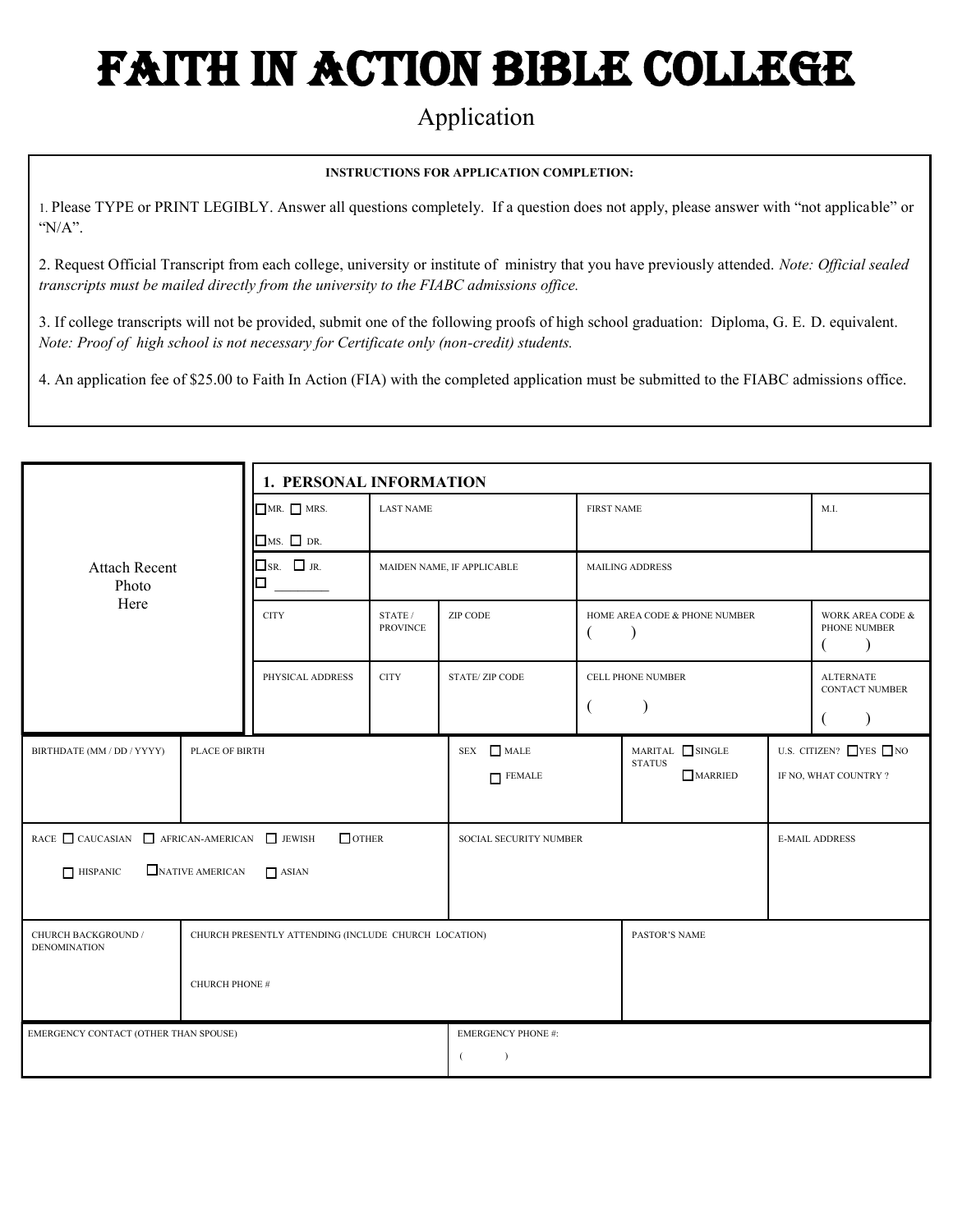| II. MARITAL STATUS INFORMATION |                |                  |        |  |
|--------------------------------|----------------|------------------|--------|--|
| $\Box$ MARRIED                 | $\Box$ engaged | $\Box$ SEPARATED | SINGLE |  |

| III. SPOUSE / FIANCEE INFORMATION |                   |      |  |  |  |
|-----------------------------------|-------------------|------|--|--|--|
| <b>LAST NAME</b>                  | <b>FIRST NAME</b> | M.I. |  |  |  |
|                                   |                   |      |  |  |  |

| IV. DEPENDENT INFORMATION |     |       |                              |  |       |
|---------------------------|-----|-------|------------------------------|--|-------|
| DEPENDENT NAME            | AGE | Month | DATE OF BIRTH<br>Year<br>Day |  | GRADE |
|                           |     |       |                              |  |       |
|                           |     |       |                              |  |       |
| 3.                        |     |       |                              |  |       |
|                           |     |       |                              |  |       |
| 5.                        |     |       |                              |  |       |
| 6.                        |     |       |                              |  |       |

| V. MINISTRY AND EDUCATIONAL GOALS                                                     |  |  |  |  |
|---------------------------------------------------------------------------------------|--|--|--|--|
| 1. What degree program are you interested in completing at FIABC and why?             |  |  |  |  |
|                                                                                       |  |  |  |  |
|                                                                                       |  |  |  |  |
|                                                                                       |  |  |  |  |
| 2. Please briefly state your ministry goals (include short-term and long-term goals). |  |  |  |  |
|                                                                                       |  |  |  |  |
|                                                                                       |  |  |  |  |
|                                                                                       |  |  |  |  |
| 3. Please list or describe your experience in serving or ministry.                    |  |  |  |  |
|                                                                                       |  |  |  |  |
|                                                                                       |  |  |  |  |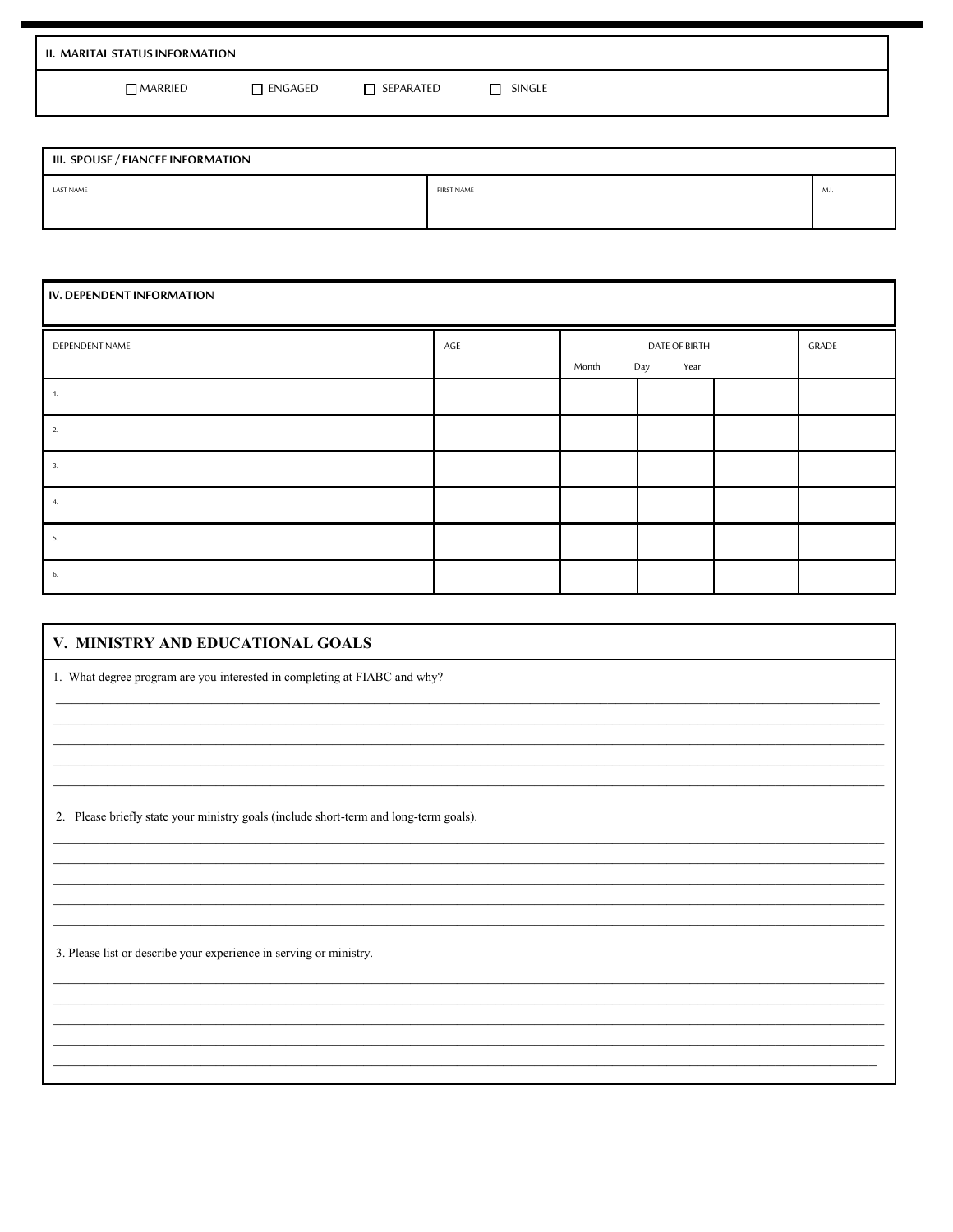| VI. PERSONAL TESTIMONY                                                                                                                      |
|---------------------------------------------------------------------------------------------------------------------------------------------|
| Please share your personal story and describe your salvation experience with information such as the place and the date of your conversion. |
|                                                                                                                                             |
|                                                                                                                                             |
|                                                                                                                                             |
|                                                                                                                                             |
|                                                                                                                                             |
|                                                                                                                                             |
|                                                                                                                                             |
|                                                                                                                                             |
|                                                                                                                                             |
|                                                                                                                                             |
|                                                                                                                                             |
|                                                                                                                                             |
|                                                                                                                                             |
|                                                                                                                                             |
|                                                                                                                                             |
|                                                                                                                                             |
|                                                                                                                                             |
|                                                                                                                                             |
|                                                                                                                                             |
|                                                                                                                                             |
|                                                                                                                                             |
|                                                                                                                                             |
|                                                                                                                                             |
|                                                                                                                                             |
|                                                                                                                                             |
| Attach separate or additional pages if needed                                                                                               |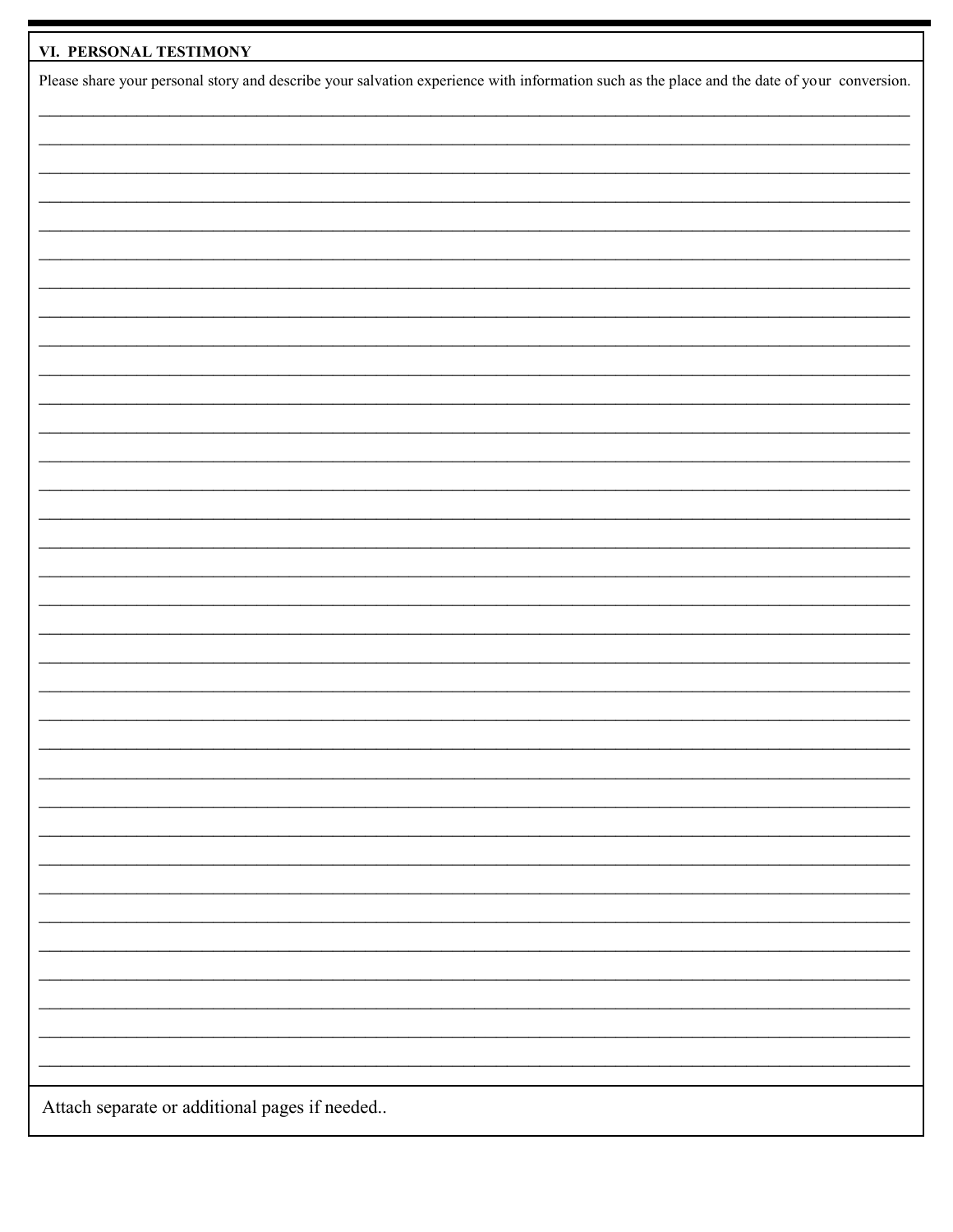|                                                                                                                                                                                                                                                                                                                                                                                                                                                                                                          | VIII. EDUCATION HISTORY     |                                                                                  |                        |                       |                       |                                                                   |  |
|----------------------------------------------------------------------------------------------------------------------------------------------------------------------------------------------------------------------------------------------------------------------------------------------------------------------------------------------------------------------------------------------------------------------------------------------------------------------------------------------------------|-----------------------------|----------------------------------------------------------------------------------|------------------------|-----------------------|-----------------------|-------------------------------------------------------------------|--|
| HAVE YOU PREVIOUSLY ATTENDED BIBLE COLLEGE? $\Box\;$ YES $\;\Box\;$ NO                                                                                                                                                                                                                                                                                                                                                                                                                                   |                             |                                                                                  |                        |                       |                       |                                                                   |  |
| HIGH SCHOOL NAME*                                                                                                                                                                                                                                                                                                                                                                                                                                                                                        |                             |                                                                                  | START DATE (MM / YYYY) | STOP DATE (MM / YYYY) | <b>STUDY EMPHASIS</b> | DID YOU<br>r YES r DIPLOMA<br><b>GRADUATE?</b><br>r NO r G. E. D. |  |
| COLLEGE / UNIVERSITY NAME**                                                                                                                                                                                                                                                                                                                                                                                                                                                                              |                             |                                                                                  | START DATE (MM / YYYY) | STOP DATE (MM / YYYY) | <b>MAJOR</b>          | DIPLOMA / DEGREE EARNED                                           |  |
|                                                                                                                                                                                                                                                                                                                                                                                                                                                                                                          |                             |                                                                                  |                        |                       |                       |                                                                   |  |
| ALL EDUCATION BACKGROUND INFORMATION MUST BE SUPPORTED<br>BY THE FOLLOWING DOCUMENTATION:<br>** List schools including Bible Institutes, Bible Colleges, other Colleges or Universities.<br>Must have original, sealed, official transcripts sent directly to our local campus.<br>*If you have not attended college: Must send a copy of your high school transcript, diploma, or G.E.D.<br>Note: It is the Applicant's responsibility to request, pay for, and follow-up on all Transcripts requested. |                             |                                                                                  |                        |                       |                       |                                                                   |  |
|                                                                                                                                                                                                                                                                                                                                                                                                                                                                                                          | VII. PERSONAL HEALTH STATUS |                                                                                  |                        |                       |                       |                                                                   |  |
| <b>HEIGHT</b>                                                                                                                                                                                                                                                                                                                                                                                                                                                                                            | WEIGHT                      | YOUR GENERAL HEALTH:<br>EXCELLENT $\sqcap$ GOOD $\sqcap$ FAIR $\sqcap$ POOR<br>П |                        |                       |                       |                                                                   |  |
| Briefly descried your health history or current conditions as relates to the ability to complete our course of study:<br>Please list all current medications and the dosage of each in case emergency care is needed:                                                                                                                                                                                                                                                                                    |                             |                                                                                  |                        |                       |                       |                                                                   |  |
|                                                                                                                                                                                                                                                                                                                                                                                                                                                                                                          |                             |                                                                                  |                        |                       |                       |                                                                   |  |

#### **MEDICAL CONSENT**

I hereby grant permission to Faith In Action Bible College, to render me to any emergency treatment, medical or surgical care that might be deemed necessary. Also, when necessary for executing such care, I grant permission for hospitalization at an accredited hospital at no expense to FIABC.

 $\mathcal{L}_\mathcal{L} = \{ \mathcal{L}_\mathcal{L} = \{ \mathcal{L}_\mathcal{L} = \{ \mathcal{L}_\mathcal{L} = \{ \mathcal{L}_\mathcal{L} = \{ \mathcal{L}_\mathcal{L} = \{ \mathcal{L}_\mathcal{L} = \{ \mathcal{L}_\mathcal{L} = \{ \mathcal{L}_\mathcal{L} = \{ \mathcal{L}_\mathcal{L} = \{ \mathcal{L}_\mathcal{L} = \{ \mathcal{L}_\mathcal{L} = \{ \mathcal{L}_\mathcal{L} = \{ \mathcal{L}_\mathcal{L} = \{ \mathcal{L}_\mathcal{$ 

 $\mathcal{L}_\text{max}$  , and the contribution of the contribution of the contribution of the contribution of the contribution of the contribution of the contribution of the contribution of the contribution of the contribution of t

Student Name (print)

| Student Name (signature) | Date |
|--------------------------|------|
|                          |      |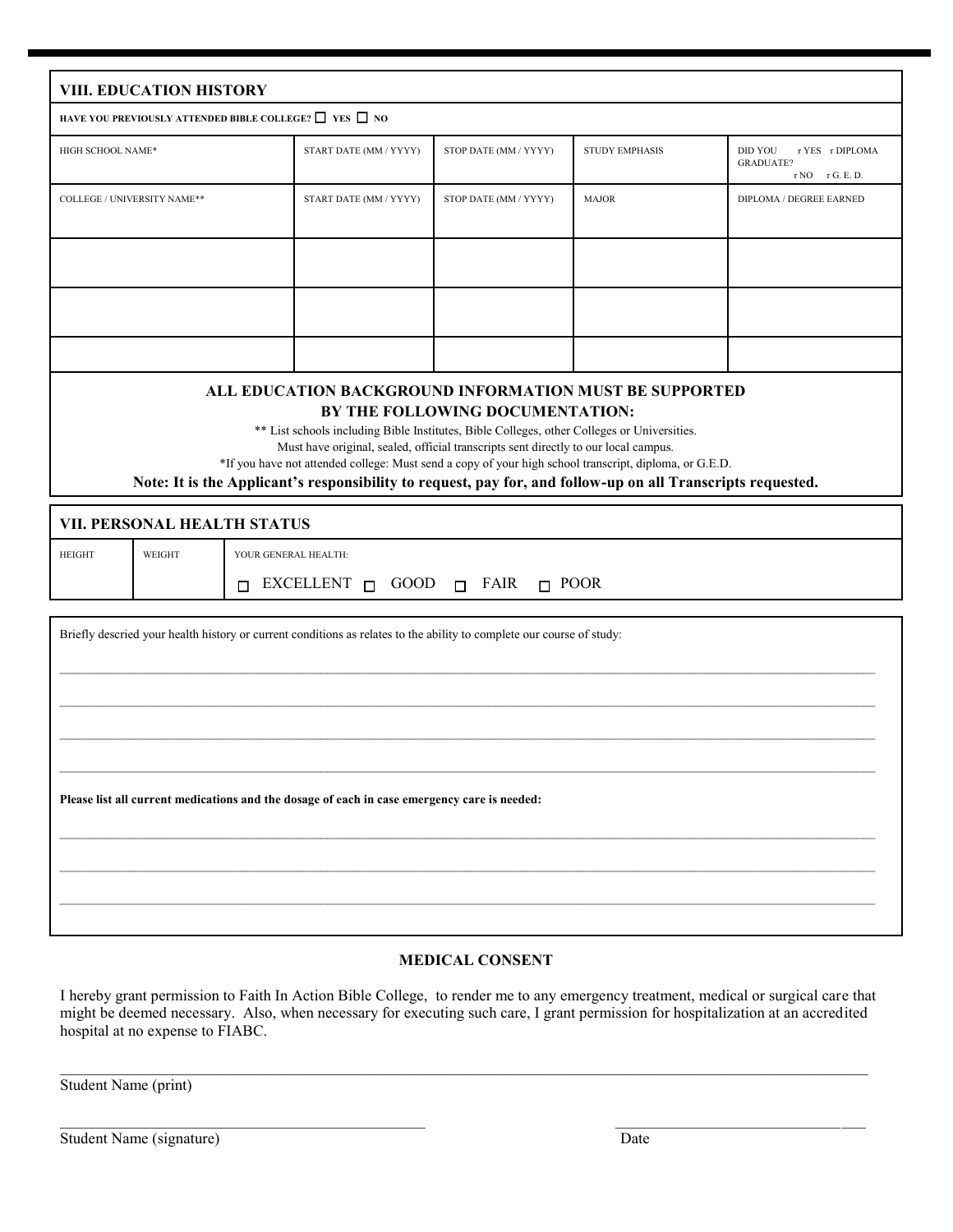#### **Non-Discrimination Policy**

The Faith In Action Bible College does not discriminate on the basis of nationality, ethnic origin, age, or gender. We guarantee the rights and privileges, and the availability of programs and activities to all students of the college.

#### **Privacy Rights of Students**

STATUTE 20, UNITED STATES CODE, 1232g and regulations adopted pursuant thereto, hereinafter referred to as the Code, requires that each student be notified of the rights accorded him or her by the Code. The following is provided as basic general information relative to the CODE:

The Code provides for an institution to establish a category of student information termed "directory information." When available in college records, any information falling in the category of "directory information" will be available to all persons on request (i.e., the IRS, FBI, or other government agencies, and for use in FIABC publications). FIABC has identified the following student data as "Directory Information:"

- 1. Name
- 2. Address
- 3. Telephone Listing
- 4. Race
- 5. Date & Place of Birth
- 6. Major Field of Study
- 7. Church Membership
- 8. Dates of Attendance
- 9. Degrees & Awards Received
- 10. Educationsl Institution Attended

All other information, such as social security numbers, health and medical records, disciplinary records, records of personal counseling, required student and family financial income records, transcripts or student permanent academic records, student placement records and other personally identifiable information shall be open for inspection only to the student and such members of the professional staff of the college as have responsibility for working with the student. Such information will not be released to second parties without consent of the student.

Except as required for use by the president in the discharge of his official responsibilities as prescribed by laws, regulations of the state board, and board policies, the designated custodian of such records may release information form these records to others only upon written authorization from the student or upon a subpoena by a court of law.

#### **PLEASE READ CAREFULLY THE AFFIDAVIT OF AGREEMENT BEFORE SIGNING.**

1. I certify that I have truthfully and accurately answered all question**s** contained in this application. I understand that falsification of any kind is grounds for refusal of admission should falsehood be discovered after acceptance to the college and expulsion may be necessary.

2. I indicate by my signature that I have been notified of my rights as recorded by Statute 20, United States Code, 1232g.

3. I certify by my signature that I agree to abide by the policies of FIABC as described in the Faith In Action Bible College official Student Handbook and Course Catalog.

**STUDENT SIGNATURE DATE**

**\_\_\_\_\_\_\_\_\_\_\_\_\_\_\_\_\_\_\_\_\_\_\_\_\_\_\_\_\_\_\_\_\_\_\_\_\_\_\_\_\_\_\_\_\_\_\_\_\_\_\_\_\_\_\_\_\_\_\_\_\_\_\_\_\_\_\_\_\_\_\_\_\_\_\_\_\_\_\_\_**